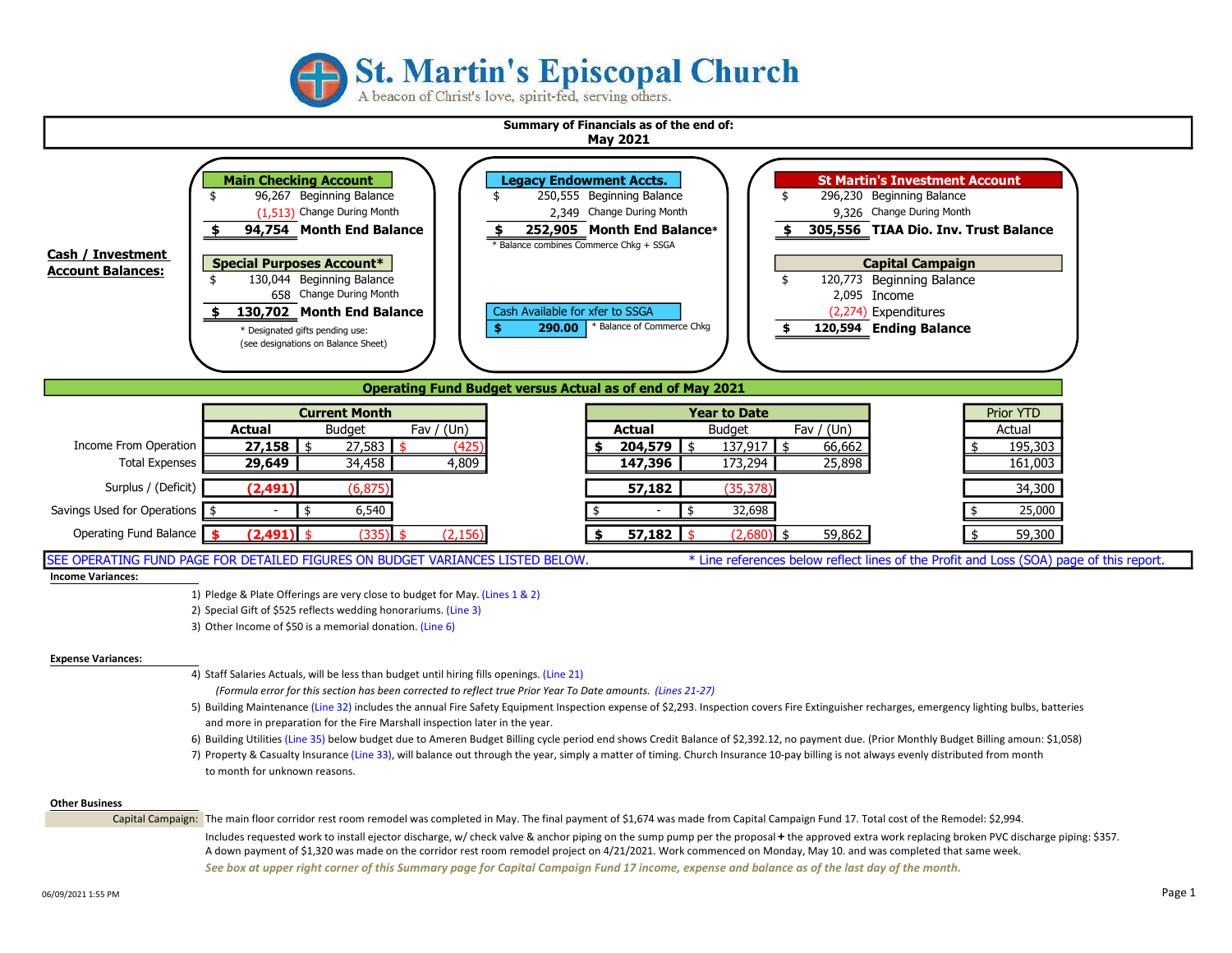### About this Report

- ► The graphics at the top of the *Summary* cover page are meant to be a quick reference for the most essential aspects of the parish financial position for the month.
- ► The **STATEMENT OF ACTIVITIES: Income and Expense Detail** page reflects actual Income and Expenses of the Operating Fund of the parish compared to the Approved Budget YTD.

All activity shown on this page is for the Operating Fund in the Main checking account.

Near the center of the page is a column of **blue digits** numbering the lines as they move down the page. These blue numbers are used on the Summary Cover Sheet notes to aid the reader in finding the referenced budget lines.

- ► The Current Month Bank Statement page shows just what you would expect, Opening Balance adding and subtracting changes for the month resulting in the Ending Balance.
- ► The **Designated Funds Report** page shows the status of ministry group "funds/classes", their Opening Balance with income & expense activity for that month. Ministry groups such as the Garden Project, Men's Group, Outreach each have a numbered "fund/class" which behaves like a separate checkbook for each entity even though all of these numbered funds live within the **Special Purposes Funds** checking account.
- ► The **Balance Sheet** page shows the end of month balance for each fund as well as the bank account that holds the money. It is possible for some funds/classes to have money in more than one bank account, the Balance Sheet page tracks each fund's cash by bank account at month's end.

## Budgeting Notes

- The *Operating Fund STATEMENT OF ACTIVITIES (SOA)* lines each represent a budget item for the parish.
- The annual budget for each line is divided by 12 months unless there is a known reason to post it differently based upon a billing due date or known income period.

 Timing of donations is difficult to predict accurately but tend to be heavier January - May as some pledging units pay their pledge early in the year. Others spread payments throughout the year but with a segment of pledges already received by summer, the monthly total from these faithful givers no longer matches 1/12 of the total amount pledged for June - December. Many operating expenses are approximately the same from month to month but ministry expenses will vary according to seasonal programs.

If a line looks out of balance for the month, follow to the right to see if the expense is in line for the year to date (YTD).

- Typically variances from budget are only remarked upon if they exceed \$1,000 or there is something unusual to be noted.
- In the budget process for the coming year, consideration should be given to how the increase or decrease of Pledge Units will impact Plate Offerings.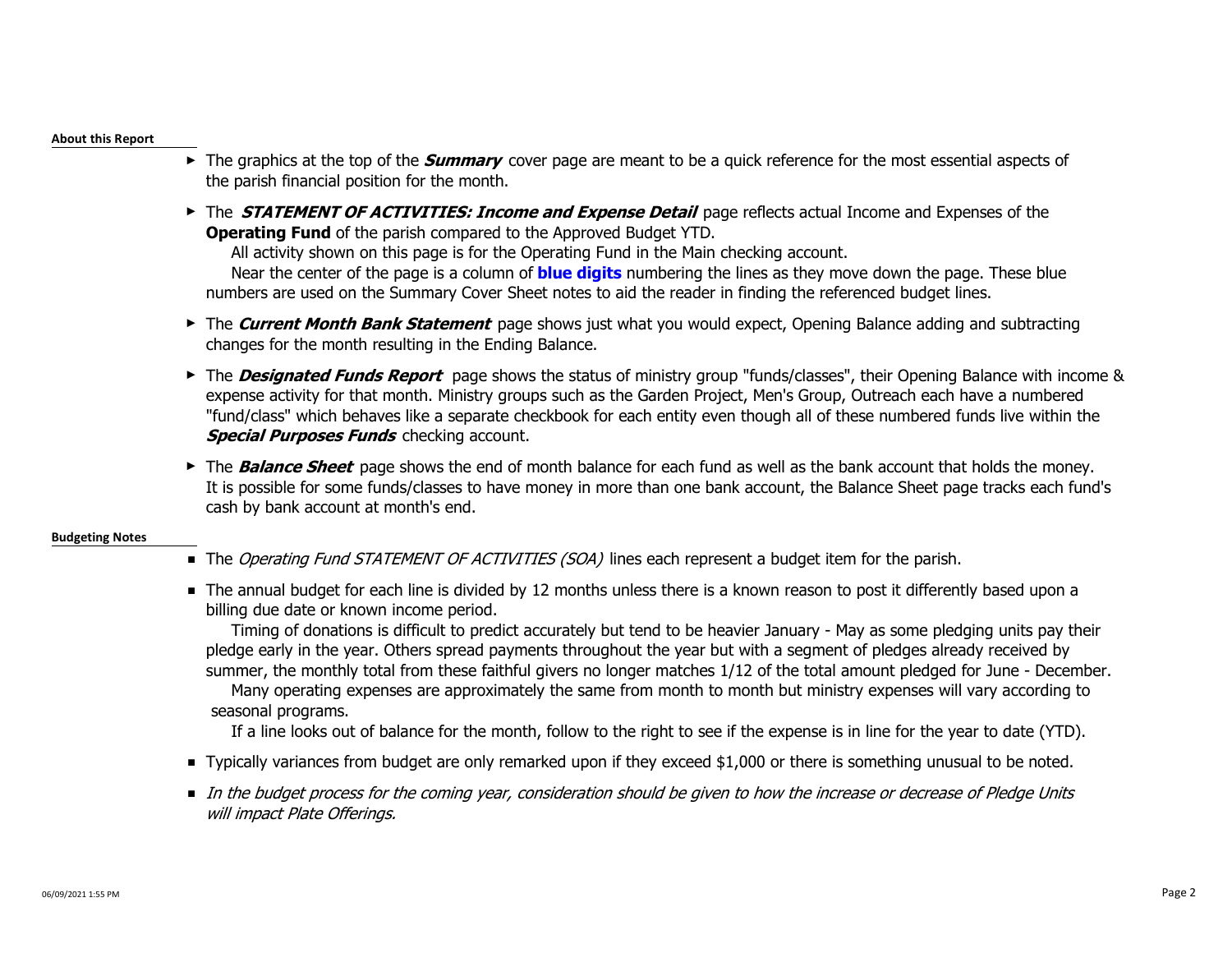#### The Operating Fund STATEMENT OF ACTIVITIES: Income and Expense Detail for Period ending: May 2021

| <b>OPERATING BUDGET</b>                  |                                         | <b>Current Month</b> |                          |  | <b>Current Year to Date</b> |               | <b>Full Year</b> |  |         | <b>Prior YTD</b> |        |         |
|------------------------------------------|-----------------------------------------|----------------------|--------------------------|--|-----------------------------|---------------|------------------|--|---------|------------------|--------|---------|
|                                          | Fav $/$ (Un)<br><b>Budget</b><br>Actual |                      | Line                     |  | Actual                      | <b>Budget</b> | Fav / $(Un)$     |  | 2021    |                  | Actual |         |
| <b>INCOME</b>                            |                                         |                      |                          |  |                             |               |                  |  |         |                  |        |         |
| Pledges                                  | 25,512                                  | 25,833               | (321)                    |  | 139,421                     | 129,167       | 10,254           |  | 310,000 |                  |        | 139,599 |
| Plate Offering                           | 771                                     | 833                  | (62)                     |  | 9,951                       | 4,167         | 5,784            |  | 10,000  |                  |        | 8,330   |
| Special Gift                             | 525                                     | 83                   | 442                      |  | 600                         | 417           | 183              |  | 1,000   |                  |        |         |
| Fund Raising                             |                                         | 208                  | (208)                    |  |                             | 1,042         | (1,042)          |  | 2,500   |                  |        |         |
| Facility Use Income                      | 300                                     | 208                  | 92                       |  | 750                         | 1,042         | (292)            |  | 2,500   |                  |        | 1,646   |
| Other Income (Mem./Col./other)           | 50                                      | 417                  | (367)                    |  | 2,595                       | 2,083         | 512              |  | 5,000   |                  |        | 7,510   |
| Designated Income                        |                                         |                      | $\overline{\phantom{0}}$ |  | 2.477                       |               | 2,477            |  |         |                  |        | 25      |
| CARES Act - Payroll Protection Prog. Tra |                                         |                      | $\overline{\phantom{0}}$ |  | 48,260                      |               | 48,260           |  |         |                  |        |         |
| <b>TOTAL INCOME From Operations</b>      | 27,158                                  | 27,583               | $(425)$ 10               |  | 204,579                     | 137,917       | 66,662           |  | 331,000 |                  |        | 195,303 |

| <b>EXPENSES</b>                           | 4,248                 | 4,248                    | ÷.                       | $\overline{11}$ | 21,238                   | 21,238                   | $\blacksquare$           | 50,970                   | 10,185                   |        |
|-------------------------------------------|-----------------------|--------------------------|--------------------------|-----------------|--------------------------|--------------------------|--------------------------|--------------------------|--------------------------|--------|
| <b>Diocesan Pledge</b>                    |                       |                          |                          |                 |                          |                          |                          |                          |                          |        |
| <b>CLERGY</b>                             |                       |                          |                          |                 |                          |                          |                          |                          |                          |        |
| Clergy Salaries + SECA Allowance          | 3,577                 | 3,784                    | 207                      | $12\,$          | 18,093                   | 18,919                   | 826                      | 45,405                   | 17,859                   |        |
| <b>Housing Allowance</b>                  | 2,240                 | 2,240                    | (0)                      | 13              | 10,992                   | 11,198                   | 206                      | 26,876                   | 10,981                   |        |
| Mileage / Car Allowance                   |                       | 188                      | 188                      | 14              |                          | 938                      | 938                      | 2,250                    |                          |        |
| Insurances                                | 1,126                 | 1,004                    | (122)                    | 15              | 5,630                    | 5,020                    | (610)                    | 12,048                   | 5,430                    |        |
| Pension                                   | 975                   | 945                      | (30)                     | 16              | 4,835                    | 4,725                    | (110)                    | 11,340                   | 4,826                    |        |
| Continuing Education                      |                       | 42                       | 42                       | 17              | $\overline{a}$           | 208                      | 208                      | 500                      |                          |        |
| Professional Expenses                     |                       | 63                       | 63                       | 18              |                          | 313                      | 313                      | 750                      | 257                      |        |
| <b>Supply Priest</b>                      |                       | 67                       | 67                       | 19              |                          | 333                      | 333                      | 800                      |                          |        |
| <b>TOTAL CLERGY</b>                       | 7,918                 | 8,331                    | 413                      | $\overline{20}$ | 39,550                   | 41,654                   | 2,104                    | 99,969                   | 39,352                   |        |
|                                           |                       |                          |                          |                 |                          |                          |                          |                          |                          |        |
| <b>STAFF</b>                              |                       |                          |                          |                 |                          |                          |                          |                          |                          |        |
| <b>Staff Salaries</b>                     | 6,629                 | 10,167                   | 3,538                    | 21              | 33,389                   | 50,833                   | 17,444                   | 122,000                  | 51,822                   |        |
| Social Security / Medicare tax            | 497                   | 793                      | 296                      | 22              | 2,501                    | 3,965                    | 1,463                    | 9,515                    | 3,872                    |        |
| Workers' Compensation                     | (59)                  |                          | 59                       | 23              | 523                      | 880                      | 357                      | 880                      | 439                      |        |
| Lay Employees Insurances                  | 1,136                 | 990                      | (147)                    | 24              | 5,722                    | 4,950                    | (773)                    | 11,879                   | 5,462                    |        |
| Pension                                   | 585                   | 734                      | 148                      | 25              | 2,328                    | 3,669                    | 1,341                    | 8,805                    | 3,669                    |        |
| Continuing Education                      |                       | 33                       | 33                       | 26              | 100                      | 167                      | 67                       | 400                      |                          |        |
| <b>TOTAL STAFF</b>                        | 8,788                 | 12,717                   | 3,928                    | $\overline{27}$ | 44,564                   | 64,463                   | 19,899                   | 153,479                  | 65,263                   |        |
| <b>ADMINISTRATIVE</b>                     |                       |                          |                          |                 |                          |                          |                          |                          |                          |        |
| Equipment                                 | 843                   | 833                      | (9)                      | 28              | 4,079                    | 4,167                    | 88                       | 10,000                   | 4,756                    |        |
| Supplies / Services / Postage             | 180                   | 417                      | 237                      | 29              | 1,173                    | 2,083                    | 911                      | 5,000                    | 1,732                    |        |
| Telephone/Internet                        | 215                   | 208                      | (7)                      | 30              | 1,078                    | 1,042                    | (36)                     | 2,500                    | 1,162                    |        |
| TOTAL ADMINISTRATIVE                      | 1,238                 | 1,458                    | 221                      | 31              | 6,329                    | 7,292                    | 963                      | 17,500                   | 7,650                    |        |
|                                           |                       |                          |                          |                 |                          |                          |                          |                          |                          |        |
| <b>BUILDING</b>                           |                       |                          |                          |                 |                          |                          |                          |                          |                          |        |
| Maintenance                               | 3,108                 | 1,280                    | (1,828)                  | 32              | 6,407                    | 6,398                    | (9)                      | 15,356                   | 6,420                    |        |
| Property & Casualty Insurance             | 3,232                 | 3,250                    | 18                       | 33              | 16,159                   | 19,500                   | 3,342                    | 32,500                   | 15,102                   |        |
| Grounds                                   |                       | 392                      | 392                      | 34              | 960                      | 1,958                    | 998                      | 4,700                    | 2,775                    |        |
| Utilities                                 | 679                   | 1,867                    | 1,187                    | 35              | 7,722                    | 9,333                    | 1,611                    | 22,400                   | 8,605                    |        |
| <b>TOTAL BUILDING</b>                     | 7,019                 | 6,788                    | (231)                    | 36              | 31,247                   | 33,940                   | 2,693                    | 74,956                   | 32,902                   |        |
|                                           |                       |                          |                          |                 |                          |                          |                          |                          |                          |        |
| <b>CHRISTIAN EDUCATION</b>                |                       |                          |                          |                 |                          |                          |                          |                          |                          |        |
| <b>Adult Christian Formation</b>          |                       | 42                       | 42                       | 37              | 181                      | 208                      | 27                       | 500                      | 273                      |        |
| Children's Sunday School                  |                       | 21                       | 21                       | 38              | 67                       | 104                      | 37                       | 250                      | $\overline{\phantom{a}}$ |        |
| C. F. Programs (VBS, Sp. Evt, Tract, Cor  |                       | 42                       | 42                       | 39              | 60                       | 208                      | 148                      | 500                      | 379                      |        |
| Miscellaneous Expenses                    |                       |                          |                          | 40              |                          |                          |                          |                          |                          |        |
| <b>TOTAL CHRISTIAN ED</b>                 | $\blacksquare$        | 104                      | 104                      | 41              | 308                      | 521                      | 212                      | 1,250                    | 652                      |        |
| <b>MINISTRY</b>                           |                       |                          |                          |                 |                          |                          |                          |                          |                          |        |
| Youth Ministry                            |                       | $\overline{a}$           |                          | 42              |                          |                          |                          |                          | $\overline{a}$           |        |
| <b>Invite Welcome Connect</b>             |                       | 42                       | 42                       | 43              |                          | 208                      | 208                      | 500                      |                          |        |
| Music                                     | 140                   | 250                      | 110                      | 44              | 557                      | 1,250                    | 693                      | 3,000                    | 1,126                    |        |
| Worship                                   | 270                   | 188                      | (82)                     | 45              | 1,489                    | 938                      | (552)                    | 2,250                    | 2,293                    |        |
| Peace & Justice                           |                       | 83                       | 83                       | 46              | 96                       | 417                      | 321                      | 1,000                    |                          |        |
| Outreach                                  |                       |                          | $\overline{a}$           | 47              | 610                      |                          | (610)                    |                          | 25                       |        |
| Communications                            |                       | 125                      | 125                      | 48              | 202                      | 625                      | 423                      | 1,500                    | 554                      |        |
| Parish Life                               |                       | 67                       | 67                       | 49              | 335                      | 333                      | $\left(1\right)$         | 800                      | 333                      |        |
| Stewardship                               |                       | $\overline{\phantom{a}}$ | $\blacksquare$           | 50              | 131                      |                          | (131)                    | 1,000                    | 150                      |        |
| <b>TOTAL MINISTRY</b>                     | 410                   | 754                      | 344                      | 51              | 3,419                    | 3,771                    | 351                      | 10,050                   | 4,480                    |        |
|                                           |                       |                          |                          |                 |                          |                          |                          |                          |                          |        |
| <b>Vestry Exp. &amp; Miscellaneous</b>    |                       |                          |                          |                 |                          |                          |                          |                          |                          |        |
| <b>Convention Expenses</b>                |                       |                          | $\overline{\phantom{a}}$ | 52              |                          |                          | $\overline{\phantom{0}}$ | 500                      |                          |        |
| Accountants Review/Audit                  |                       | $\overline{\phantom{0}}$ |                          | 53              |                          |                          |                          |                          |                          |        |
| <b>Vestry Expenses</b>                    |                       | 25                       | 25                       | 54              | 50                       | 250                      | 200                      | 400                      | 238                      |        |
| Tithe.Ly Transaction Fees                 | 9                     | 13                       | $\overline{4}$           | 55              | 51                       | 63                       | 12                       | 150                      | 125                      |        |
| Vestry Approved Project Expense           |                       | $\overline{\phantom{0}}$ |                          | 56              |                          |                          |                          | $\overline{\phantom{a}}$ | $\overline{\phantom{a}}$ |        |
| Misc - Other (incl. Colum.)               | 20                    | 21                       | 1                        | 57              | 640                      | 104                      | (536)                    | 250                      | 156                      |        |
| <b>Total Misc. Expenses</b>               | 29                    | 58                       | 30                       | 58              | 741                      | 417                      | (324)                    | 1,300                    | 519                      |        |
| <b>TOTAL EXPENSES</b>                     | 29,649                | 34,458                   | 4,809                    | 59              | 147,396                  | 173,294                  | 25,898                   | 409,474                  | 161,003                  |        |
| SURPLUS/(DEFICIT)                         | (2, 491)              | (6, 875)                 | 4,384                    | 60              | 57,182                   | (35, 378)                | 92,560                   | (78, 474)                | 34,300                   |        |
|                                           |                       |                          |                          |                 |                          |                          |                          |                          |                          |        |
| SMIF Principal Transfer IN (budgeted      |                       | 6,540                    | 6,540                    | 61              |                          | 32,698                   | 32,698                   | 78,474                   | 25,000                   |        |
| SMIF Principal Transfer (V. app'd pro     |                       |                          |                          | 62              |                          |                          |                          |                          |                          |        |
| DEFICIT FUND TRANSFER IN                  |                       | $\tilde{\phantom{a}}$    | $\overline{a}$           | 63              |                          | $\overline{\phantom{a}}$ | $\overline{\phantom{a}}$ | $\overline{\phantom{0}}$ | $\overline{\phantom{a}}$ |        |
| Investments Used to Fund Operati          | $\tilde{\phantom{a}}$ | 6,540                    | (6, 540)                 | 64              | $\overline{\phantom{a}}$ | 32,698                   | (32,698                  | 78,474                   | 25,000                   |        |
| 06/09/2021 1:55 OPERATING FUND NET INCOME | (2, 491)              | (335)                    | (2, 156)                 | 65              | 57,182                   | (2,680)                  | 59,862                   | $\overline{\phantom{a}}$ | <i><b>59,300</b></i>     | Page 3 |
|                                           |                       |                          |                          |                 |                          |                          |                          |                          |                          |        |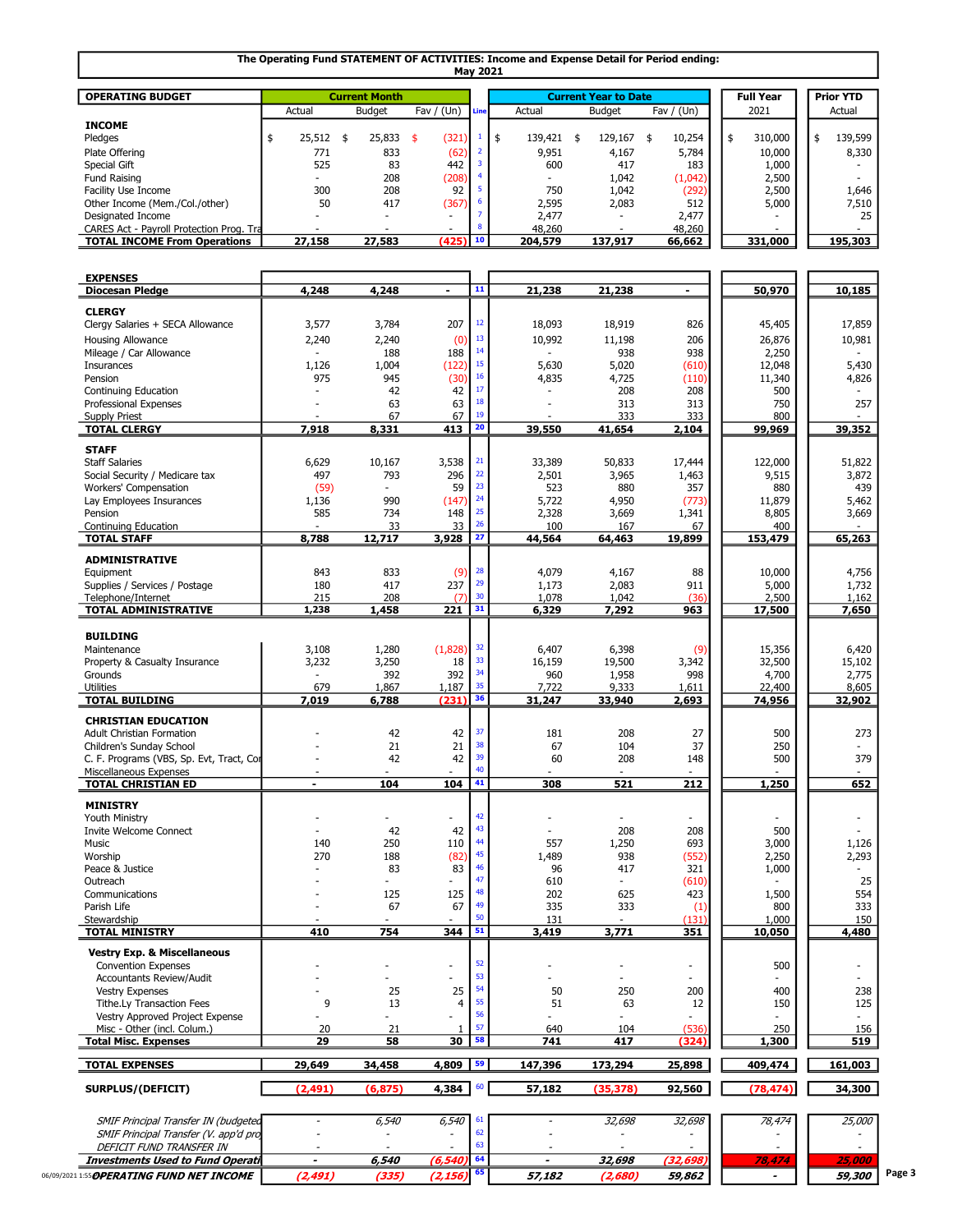# Account Positions For Month Ending (Current Month Bank Statements) May 2021

|                          | <b>Current Bank Checking Accounts</b> |                      |  |                        |                     |                          |  |              |  |  |  |  |  |  |
|--------------------------|---------------------------------------|----------------------|--|------------------------|---------------------|--------------------------|--|--------------|--|--|--|--|--|--|
|                          |                                       | <b>Main Checking</b> |  | <b>Special Purpose</b> | <b>Priest Discr</b> |                          |  | <b>TOTAL</b> |  |  |  |  |  |  |
| <b>Beginning Balance</b> |                                       | 96,267.11            |  | 130,043.72             |                     | 7,024.57                 |  | 233,335.40   |  |  |  |  |  |  |
| Deposits                 |                                       | 26,283.79            |  | 1,977.81               |                     | -                        |  | 28,261.60    |  |  |  |  |  |  |
| Checks Paid              |                                       | $(14, 140.16)$ \$    |  | $(1,320.00)$ \$        |                     | $(2,500.00)$ \$          |  | (17,960.16)  |  |  |  |  |  |  |
| Direct Withdrawals $1$   |                                       | $(13,656.71)$ \$     |  |                        |                     | $\overline{\phantom{a}}$ |  | (13,656.71)  |  |  |  |  |  |  |
| <b>Ending Balance</b>    |                                       | 94,754.03            |  | $130,701.53$   \$      |                     | 4,524.57                 |  | 229,980.13   |  |  |  |  |  |  |

Note 1: Payroll & service fees; staff pensions

|                               |    |                  |   | <b>Medium and Long-term Investments Accounts</b> |    |                          |    |              |
|-------------------------------|----|------------------|---|--------------------------------------------------|----|--------------------------|----|--------------|
|                               |    | <b>SMIF</b>      |   | <b>Legacy Endowment</b>                          |    |                          |    |              |
|                               |    | Dio. Trust: TIAA |   | SSGA (EMS)                                       |    | <b>Commerce Checking</b> |    | <b>TOTAL</b> |
| <b>Beginning Market Value</b> | \$ | 296,230.14       | S | 250,314.37                                       | \$ | 241.00                   | \$ | 546,785.51   |
| Contributions                 |    |                  |   |                                                  | \$ | 50.00                    | \$ | 50.00        |
| Transfers                     |    |                  |   |                                                  |    |                          |    |              |
| Interest                      |    | 319.17           |   | 154.79                                           |    |                          |    | 473.96       |
| Dividiends                    |    |                  |   |                                                  |    |                          |    |              |
| Fees                          |    | (46.46)          |   |                                                  |    |                          |    | (46.46)      |
| Disbursements                 |    |                  |   |                                                  |    |                          |    |              |
| Realized Gains / losses       |    |                  |   | 2,144.44                                         |    |                          |    | 2,144.44     |
| Unrealized Gains / Losses     |    | 9,052.82         |   |                                                  |    |                          |    | 9,052.82     |
| <b>Ending Market Value</b>    | S  | 305,555.67       |   | 252,613.60                                       | \$ | 291.00                   | S  | 558,460.27   |

TOTAL Current Assets \$788,440.40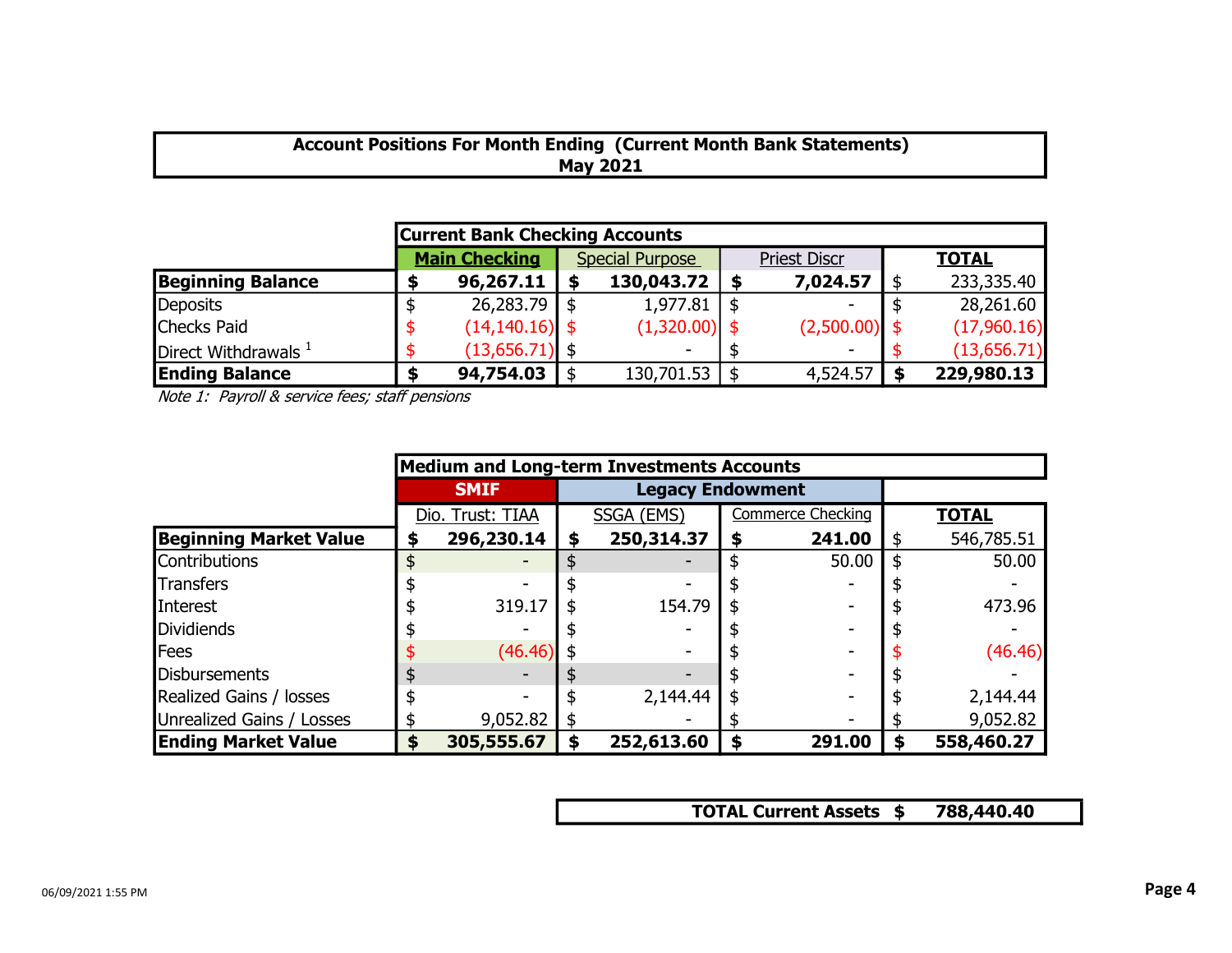| <b>Designated Funds Report For Period Ending:</b> |  |
|---------------------------------------------------|--|
| <b>May 2021</b>                                   |  |

|                               | <b>Beginning</b>         | <b>Funds In</b>          | <b>Funds Out</b>         | <b>Ending Balance</b> | <b>YTD</b>               | <b>YTD</b>       |
|-------------------------------|--------------------------|--------------------------|--------------------------|-----------------------|--------------------------|------------------|
| <b>SPECIAL FUNDS</b>          | <b>Balance</b>           |                          |                          |                       | <b>Funds In</b>          | <b>Funds Out</b> |
| <b>Operating Fund</b>         | 66,258                   | 27,158                   | (29, 649)                | 63,768                | 210,786                  | (147, 396)       |
| St Martin Investment Fund     | 308,830                  | 9,372                    | (46)                     | 318,156               | 26,220                   | (164)            |
| <b>Invite Welcome Connect</b> |                          | $\overline{\phantom{a}}$ | $\overline{\phantom{0}}$ |                       |                          |                  |
| Restricted - Other            | $\overline{\phantom{a}}$ |                          | $\overline{\phantom{a}}$ |                       |                          |                  |
| Capital Campaign              | 120,773                  | 2,095                    | (2, 274)                 | 120,594               | 53,060                   | (32, 111)        |
| <b>Outreach Contributions</b> | 3,332                    | 13                       |                          | 3,344                 | 2,877                    | (1,000)          |
| Garden Project                | 900                      | $\blacksquare$           | (102)                    | 798                   | 1,600                    | (1, 404)         |
| Music Fund                    | 150                      | $\overline{\phantom{0}}$ |                          | 150                   |                          |                  |
| Priest Disc. Fund             | 7,025                    | -                        | (2,500)                  | 4,525                 | 7,396                    | (7,759)          |
| St. Martin's Men's Group      | 1,054                    |                          |                          | 1,054                 |                          |                  |
| Episcopal Church Women        |                          | 20                       | $\overline{\phantom{0}}$ | 20                    | 20                       |                  |
| <b>Youth Activity</b>         | 246                      | -                        | $\overline{\phantom{0}}$ | 246                   | 15                       |                  |
| Legacy Endowment Fund         | 250,555                  | 2,349                    |                          | 252,905               | 25,151                   | (13,918)         |
| Altar Guild Fund              | 1,634                    | 100                      |                          | 1,734                 |                          |                  |
| Surplus Fund Cash Reserve     | 11,842                   | $\overline{\phantom{0}}$ |                          | 11,842                | $\overline{\phantom{0}}$ |                  |
| Peace & Justice Ministry      | 1,134                    | -                        | $\overline{\phantom{a}}$ | 1,134                 | $\overline{\phantom{0}}$ |                  |
|                               |                          |                          |                          |                       |                          |                  |

| <b>FUNDS</b><br><b>TOTAL</b> | 773,734 | .1,107 | <b>The Company of Street</b> | 780,270 | 222222<br>- - -<br>______ | חי |
|------------------------------|---------|--------|------------------------------|---------|---------------------------|----|
|                              |         |        |                              |         |                           |    |